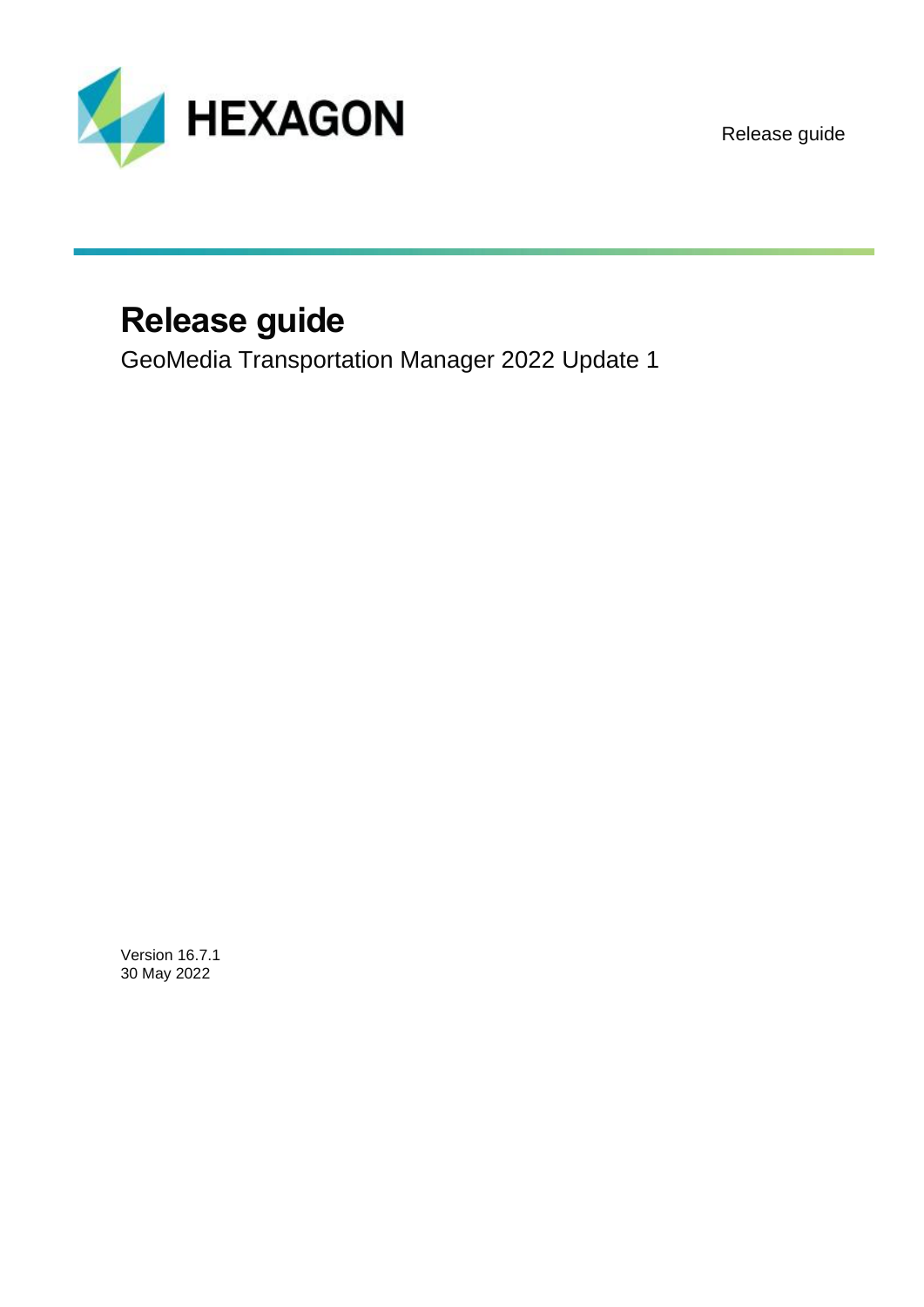

GeoMedia Transportation Manager 2022 Update 1

# **Contents**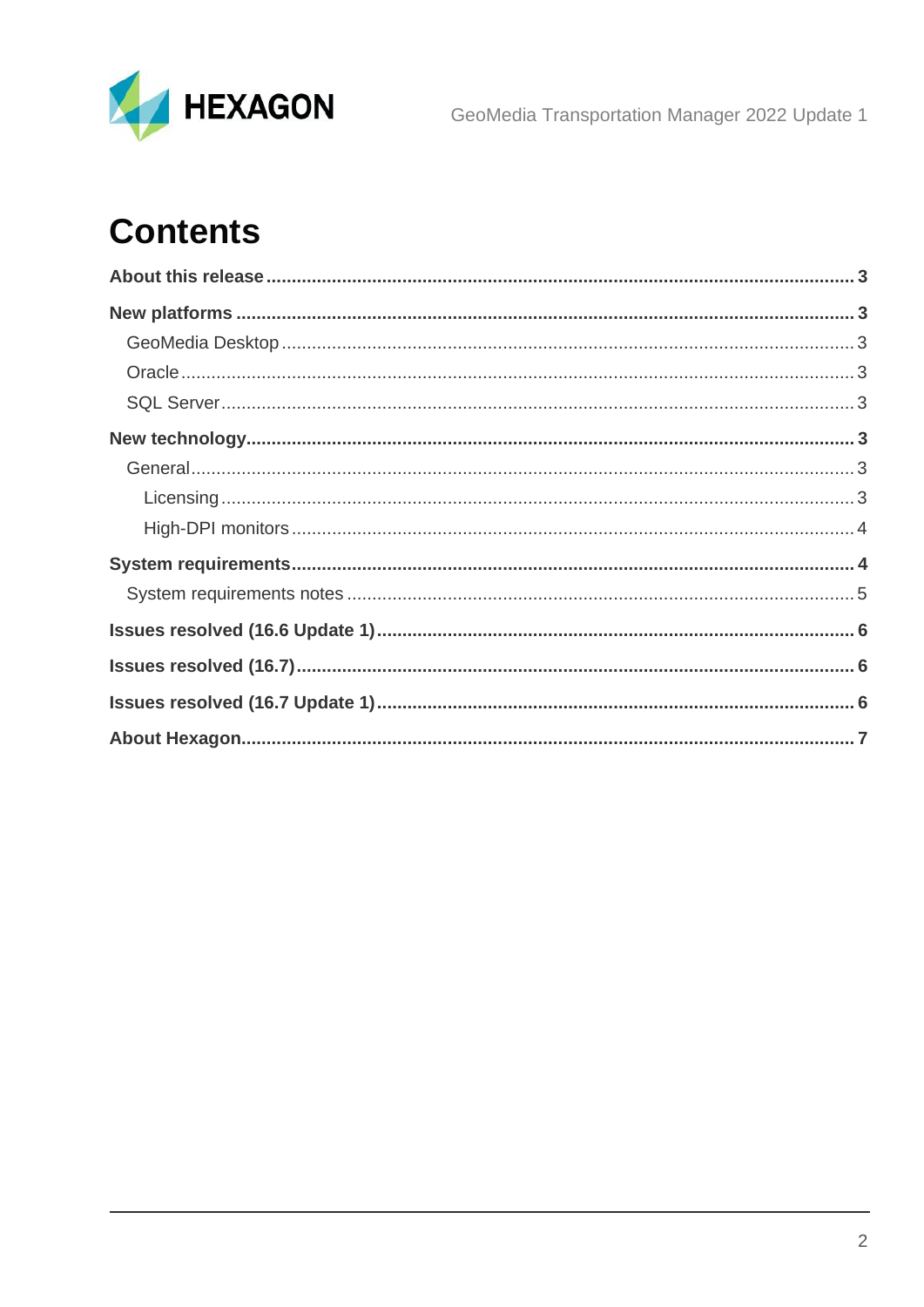

### <span id="page-2-0"></span>**About this release**

This document describes the enhancements for GeoMedia Transportation Manager 2022 Update 1.

This release provides compatibility with GeoMedia Desktop 2022 and other underlying platforms, as well as enhancements and fixes. For information on new features, see the New Technology section. For information on fixes, see the Issues Resolved section.

This document is only an overview and does not provide all the details about the product's capabilities. See [the online help](https://hexagongeospatial.fluidtopics.net/search/all?filters=HGD_Product~%2522GeoMedia+Add-Ons%2522*ft%253Apublication_title~%2522GeoMedia+Transportation+Manager+Help%2522&content-lang=en-US) and other documents provided with GeoMedia Transportation Manager for more information.

GeoMedia Transportation Manager provides the key geospatial technology to help professionals in Departments of Transportation (DOTs), rail companies, waterway agencies, and pipeline operations to efficiently analyze and maintain transportation infrastructure. Functionality is included for building and maintaining a linear network model that will support a linear referencing system (LRS), multilevel linear referencing system (MLRS), and vehicle routing applications.

## <span id="page-2-1"></span>**New platforms**

#### <span id="page-2-2"></span>GeoMedia Desktop

GeoMedia Desktop 2022 is required for this release.

#### <span id="page-2-3"></span>**Oracle**

Oracle 19c is now supported.

#### <span id="page-2-4"></span>SQL Server

SQL Server 2019 is now supported.

## <span id="page-2-5"></span>**New technology**

#### <span id="page-2-6"></span>**General**

#### <span id="page-2-7"></span>Licensing

A new product license is required for the 2022 release. The latest Geospatial License Administration tool should be downloaded and used for this release.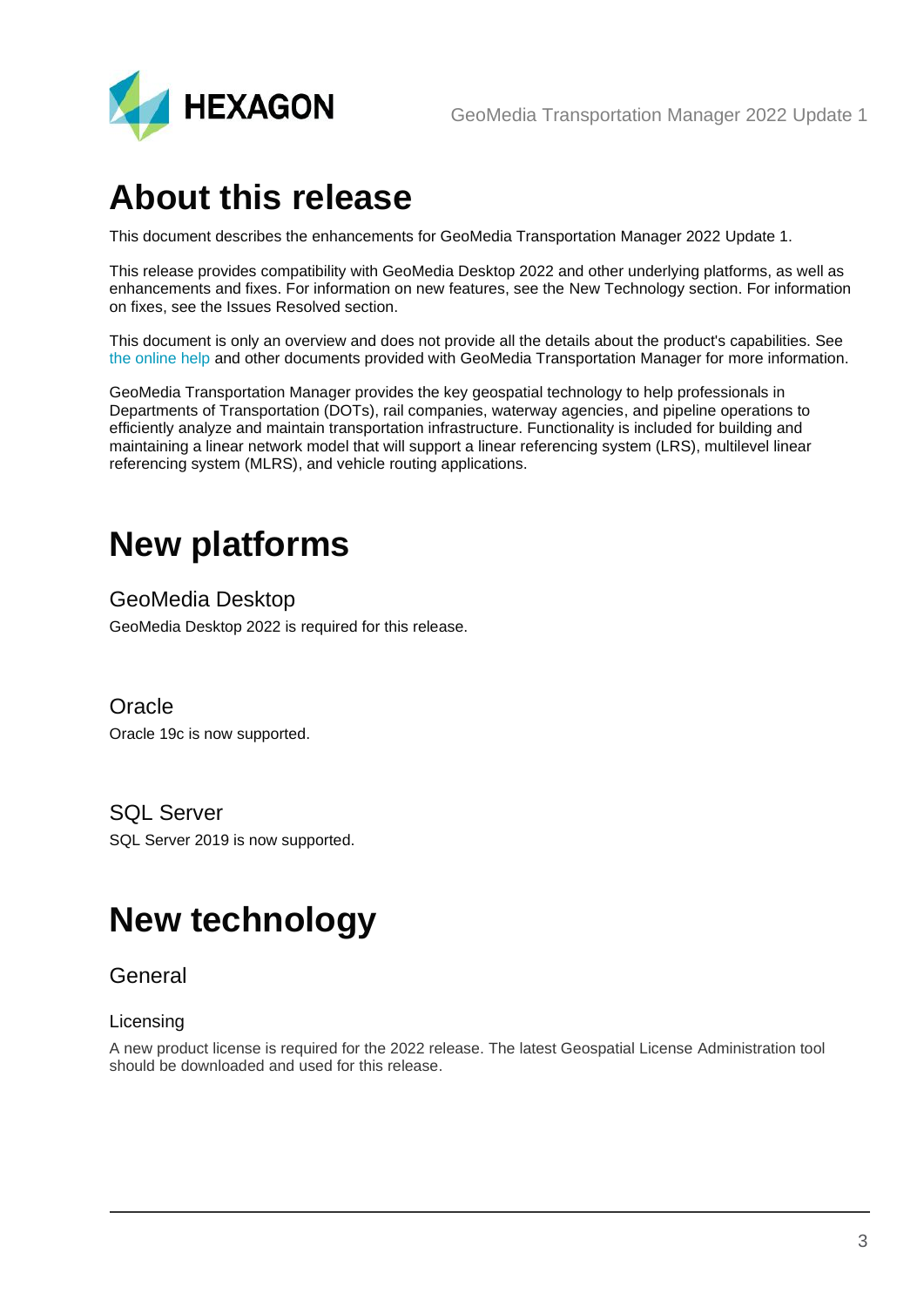

#### <span id="page-3-0"></span>High-DPI monitors

A manifest is now delivered that instructs Windows 10 to run GeoMedia using the high-DPI scaling override mode of "System" so that when running with Display Settings that scale the size of text, apps, and other items to greater than 100%, the system will automatically adjust to counteract certain negative effects of that scaling and GeoMedia will present better on high-resolution monitors.

## <span id="page-3-1"></span>**System requirements**

| Computer/processor                           | Any x64-based processor                                                                                                                                                                                                                                                                                                                                                                                                                                                                                                     |
|----------------------------------------------|-----------------------------------------------------------------------------------------------------------------------------------------------------------------------------------------------------------------------------------------------------------------------------------------------------------------------------------------------------------------------------------------------------------------------------------------------------------------------------------------------------------------------------|
| Memory (RAM)                                 | 16 GB or more recommended                                                                                                                                                                                                                                                                                                                                                                                                                                                                                                   |
| Disk space                                   | 1 GB for software<br>Data storage requirements vary by mapping project <sup>1</sup>                                                                                                                                                                                                                                                                                                                                                                                                                                         |
| Operating systems <sup>2</sup>               | Windows <sup>®</sup> 10 (64-bit)<br>Windows Server® 2016 (64-bit) <sup>2</sup><br>Windows Server® 2019 (64-bit) <sup>2</sup>                                                                                                                                                                                                                                                                                                                                                                                                |
| Peripherals                                  | Software licensing requires an ethernet card                                                                                                                                                                                                                                                                                                                                                                                                                                                                                |
| Virtual server and virtual<br>app technology | GeoMedia is a standard Windows application that has been shown to be compatible with a variety of<br>virtualization technologies such as VMware, Hyper-V, VirtualBox, and XenApp. While running<br>GeoMedia in such environments is supported, any problems that uniquely occur in a virtualized<br>environment are considered to be issues with the virtualization software.                                                                                                                                               |
| Database servers <sup>6</sup>                | Oracle <sup>®</sup> Server 12.1<br>٠<br>Oracle <sup>®</sup> Server 12c (12.2.0.1)<br>۰<br>Oracle <sup>®</sup> Server 18c (12.2.0.2)<br>۰<br>Oracle <sup>®</sup> Server 19c (12.2.0.3)<br>۰<br>SQL Server® and SQL Server® Express 2012<br>٠<br>SQL Server® and SQL Server® Express 2014<br>٠<br>SQL Server® and SQL Server® Express 2016<br>٠<br>SQL Server® and SQL Server® Express 2017<br>٠<br>SQL Server® and SQL Server® Express 2019<br>۰<br>Azure SQL Database compatible with SQL Server® 2014, 2016, 2017, or 2019 |
| Database clients <sup>6</sup>                | Oracle® Client 12.1, 32-bit <sup>3</sup> and 64-bit <sup>4</sup><br>Oracle® Server 12c (12.2.0.1), 32-bit <sup>3</sup> and 64-bit <sup>4</sup><br>Oracle® Server 18c (12.2.0.2), 32-bit <sup>3</sup> and 64-bit <sup>4</sup>                                                                                                                                                                                                                                                                                                |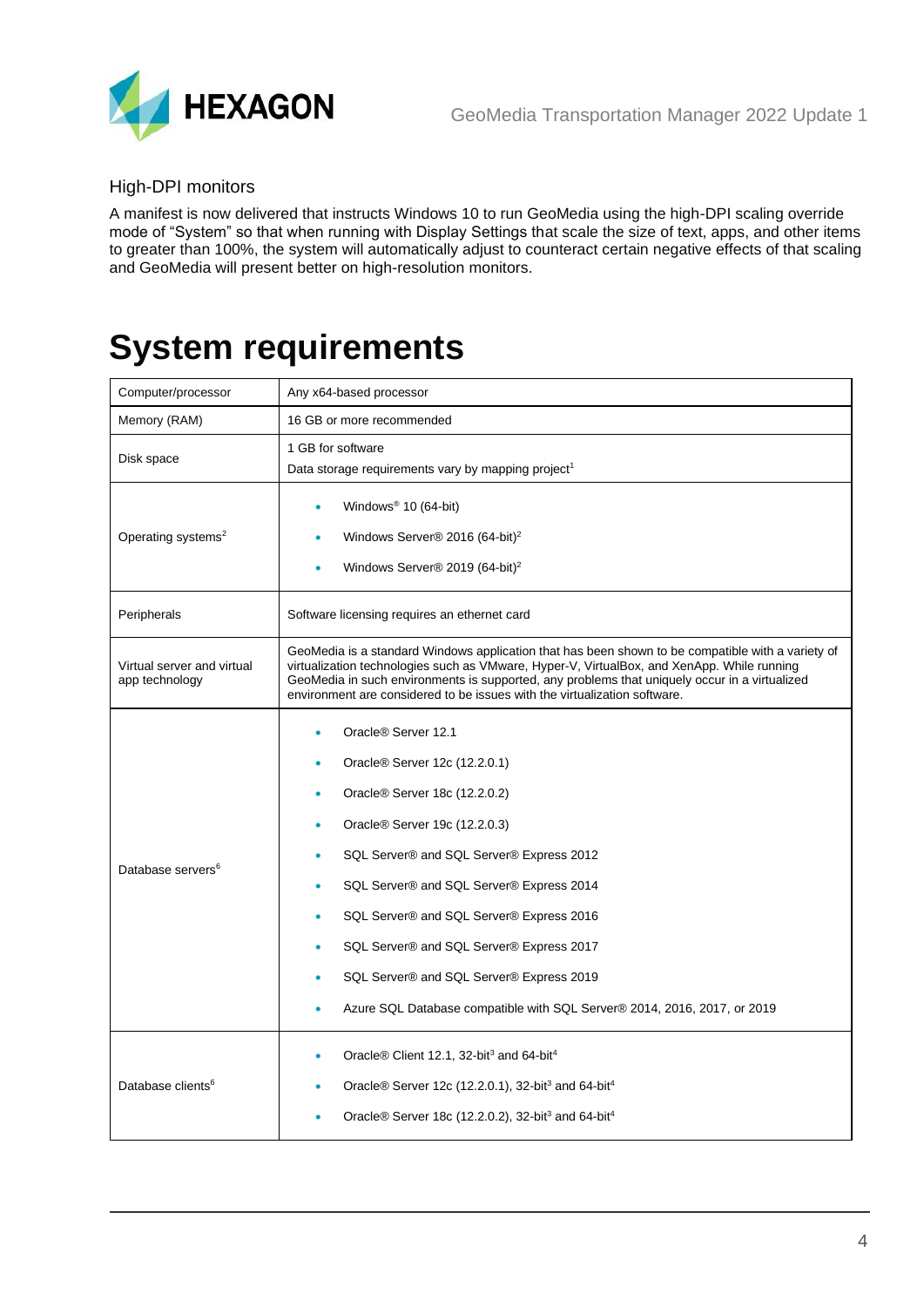



|  | Oracle <sup>®</sup> Server 19c (12.2.0.3), 32-bit <sup>3</sup> and 64-bit <sup>4</sup> |
|--|----------------------------------------------------------------------------------------|
|  | SQL Server Native Client 10.0 or higher <sup>5</sup>                                   |

#### <span id="page-4-0"></span>System requirements notes

<sup>1</sup> Disk I/O is usually the slowest task in geospatial data processing. Faster hard disks improve productivity. Reading data from one disk, writing temporary data to a second disk, and writing data to a third disk improves performance. Disk arrays improve productivity, but some RAID options slow performance. Network disk drives are subject to network limitations.

<sup>2</sup> GeoMedia runs on 64-bit systems in 32-bit emulation mode.

<sup>3</sup> Oracle Data Access Components (ODAC) is required if using the Feature Accessor option for Oracle in the PublishIFC utility, or if using the Database Utilities utility to manage an Oracle warehouse. ODAC is normally delivered by the Oracle Client Administrator installer, but not by the Oracle InstantClient installer. ODAC contains many components, of which PublishIFC requires the Oracle Data Provider for .NET, and Database Utilities requires the Oracle Provider for OLEDB.

<sup>4</sup> GeoMedia requires Oracle 32-bit client software. Oracle 64-bit client software is used only when connecting to Oracle using Spatial Model Editor.

<sup>5</sup> SQL Server Native Client 10.0 or higher is needed in order for the Database Utilities utility to automatically create the correct GeoMedia metadata for date, time, and datetime2 data types when using a SQL Server or SQL Server Spatial warehouse. You may get SQL Server Native Client 10.0 or higher from the corresponding Microsoft websites. If the SQL Server Native Client is not installed on the system, you need to manually choose Date as the data type from the dropdown combo box for these data types in the Feature Class Properties dialog and set the format properly.

 $^6$  In all cases of database software, support for a specific version is dropped in the GeoMedia context when  $\,$ the database vendor ends support for that version.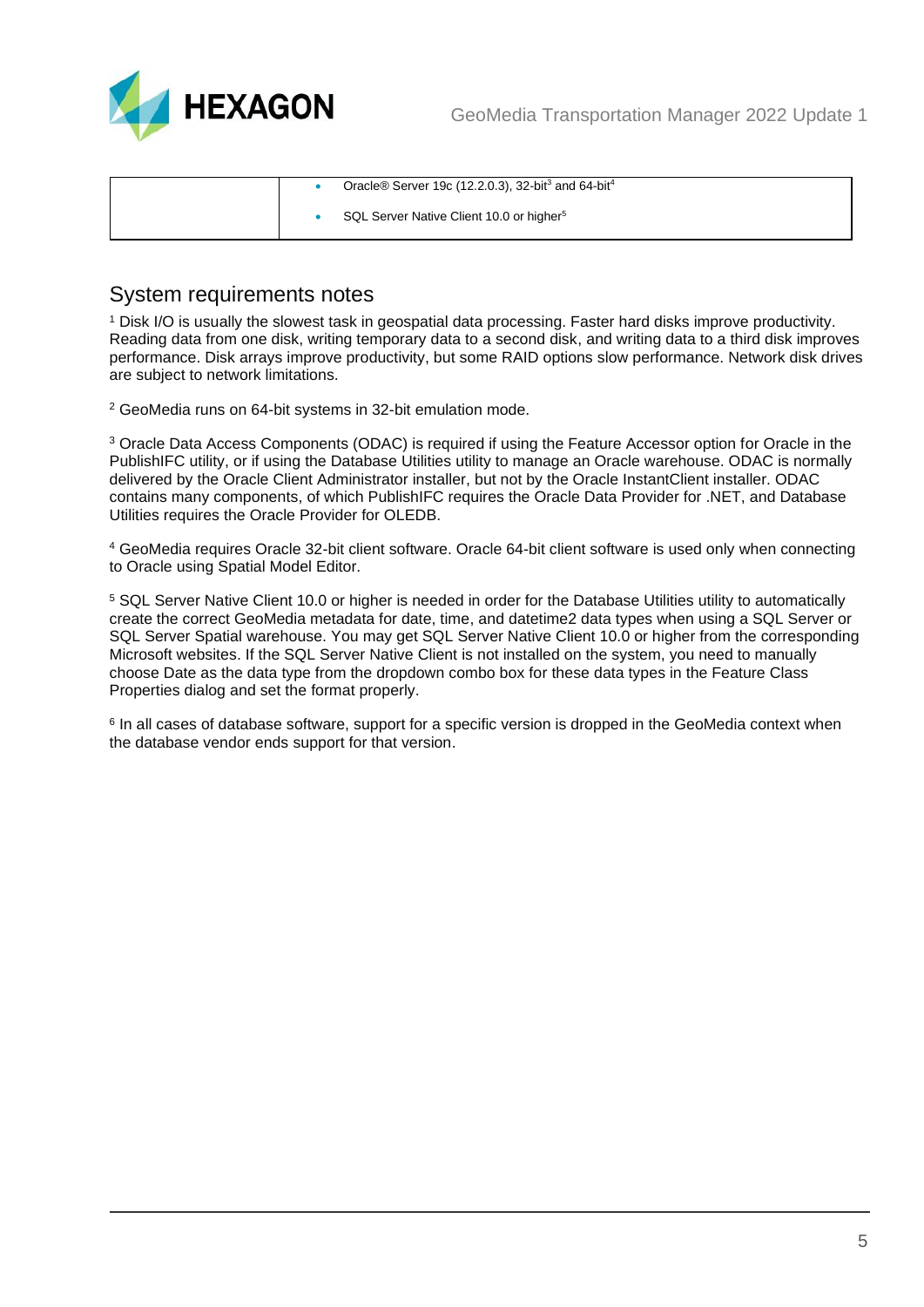

# <span id="page-5-0"></span>**Issues resolved (16.6 Update 1)**

**Support ticket Description** 00059492 The Copy LRM Segments command does not copy user-defined field values.

### <span id="page-5-1"></span>**Issues resolved (16.7)**

**Support ticket Descriptions** N/A N/A

### <span id="page-5-2"></span>**Issues resolved (16.7 Update 1)**

| <b>Support ticket</b> | <b>Description</b>                                                                                                                 |
|-----------------------|------------------------------------------------------------------------------------------------------------------------------------|
| 00023012              | The attribute properties dialog fails to validate fields and input values during MLRS LRM Editing.                                 |
| 00022949              | Event Conversion issue when defining Event Coordinate System.                                                                      |
| 00022733<br>00031452  | The Insert LRM Segment command can cause data corruption if using an existing geometry of a Composite<br>Polyline containing arcs. |
| 00022911              | Event Conversion fails to convert events for Oracle data if the referencing LRS has record(s) with null<br>geometry.               |
| 00022860              | The Create Intersections and Midblocks command creates output fields too small to accept values,                                   |
| 1-JV24BJ              | Undo does not work for various LRM Editing commands when data is stored in Oracle.                                                 |
| 1-S569ZE              | Notification updates to an Event Conversion query can result in application termination.                                           |
| 00023099              | LRS Event Conversion can result in an application crash.                                                                           |
| 00023033              | Multilevel LRS Conflation fails to correctly map source Boolean values to the LRM Geometry Reversed field                          |
| 1-DOG9MU              | LRS Event Conversion results in Status1 Unable to locate event. Matching measure has zero length.                                  |
| 1-ASCFY8              | LRS Calibration is not working when concurrent routes are in a Display LRM query.                                                  |
| 1-KMRAH6              | Interactive Calibration of a loop route results in reversed geometry.                                                              |
| 1-65J0IN              | Create Intersection Markers command returns 'Out of Memory' error.                                                                 |
| 1-1687798051          | Notification updates to an Event Conversion query may result in a crash.                                                           |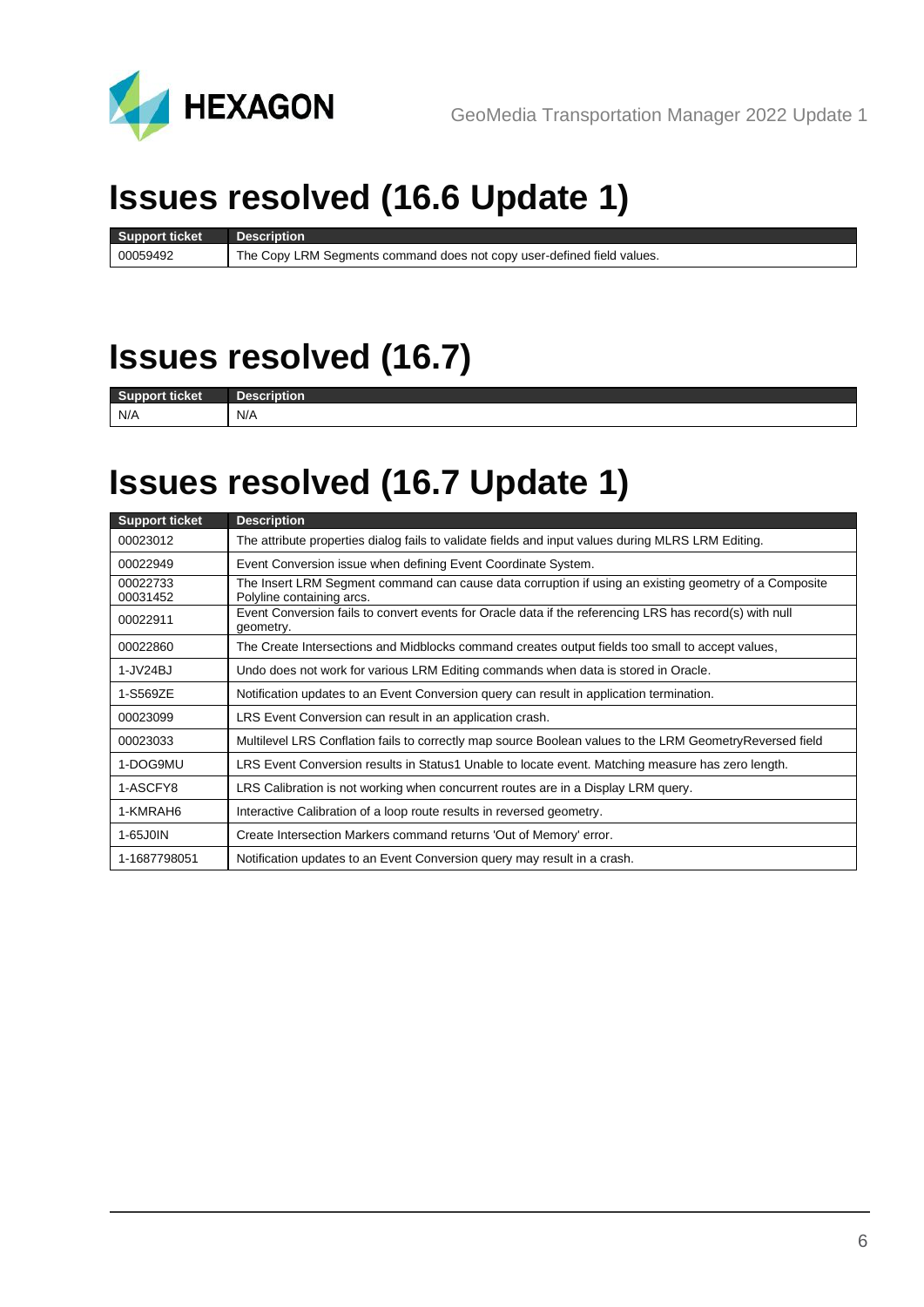

## <span id="page-6-0"></span>**About Hexagon**

Hexagon is a global leader in digital reality solutions, combining sensor, software and autonomous technologies. We are putting data to work to boost efficiency, productivity, quality and safety across industrial, manufacturing, infrastructure, public sector, and mobility applications.

Our technologies are shaping production and people-related ecosystems to become increasingly connected and autonomous – ensuring a scalable, sustainable future.

Hexagon's Safety, Infrastructure & Geospatial division improves the resilience and sustainability of the world's critical services and infrastructure. Our solutions turn complex data about people, places and assets into meaningful information and capabilities for better, faster decision-making in public safety, utilities, defense, transportation and government.

Hexagon (Nasdaq Stockholm: HEXA B) has approximately 22,000 employees in 50 countries and net sales of approximately 4.3bn EUR. Learn more at [hexagon.com](https://hexagon.com/) and follow us [@HexagonAB.](https://twitter.com/hexagonab)

### Copyright

© 2022 Hexagon AB and/or its subsidiaries and affiliates. All rights reserved

Warning: The product made the subject of this documentation, including the computer program, icons, graphical symbols, file formats, audio-visual displays and documentation (including this documentation) (collectively, the "Subject Product") may be used only as permitted under the applicable software license agreement, and subject to all limitations and terms applicable to use of the Subject Product therein. The Subject Product contains confidential and proprietary information of Intergraph Corporation, a member of the Hexagon Group of companies ("Hexagon"), its affiliates, and/or third parties. As such, the Subject Product is protected by patent, trademark, copyright and/or trade secret law and may not be transferred, assigned, provided, or otherwise made available to any third party in violation of applicable terms and conditions cited further below.

### Terms of Use

By installing, copying, downloading, accessing, viewing, or otherwise using the Subject Product, you agree to be bound by the terms of the EULA found here: [https://www.hexagonsafetyinfrastructure.com/-](https://www.hexagonsafetyinfrastructure.com/-/media/Legal/Hexagon/SI/Licenses/EULA_SA_SIG-Eng_062021.pdf) [/media/Legal/Hexagon/SI/Licenses/EULA\\_SA\\_SIG-Eng\\_062021.pdf.](https://www.hexagonsafetyinfrastructure.com/-/media/Legal/Hexagon/SI/Licenses/EULA_SA_SIG-Eng_062021.pdf)

### **Disclaimers**

Hexagon and its suppliers believe the information in this publication is accurate as of its publication date. Hexagon is not responsible for any error that may appear in this document. The information and the software discussed in this document are subject to change without notice.

Language Translation Disclaimer: The official version of the Documentation is in English. Any translation of this document into a language other than English is not an official version and has been provided for convenience only. Some portions of a translation may have been created using machine translation. Any translation is provided "as is." Any discrepancies or differences occurring in a translation versus the official English version are not binding and have no legal effect for compliance or enforcement purposes. Hexagon disclaims any and all warranties, whether express or implied, as to the accuracy of any translation.

Reasonable efforts have been made to provide an accurate translation; however, no translation, whether automated or provided by human translators is perfect. If any questions arise related to the accuracy of the